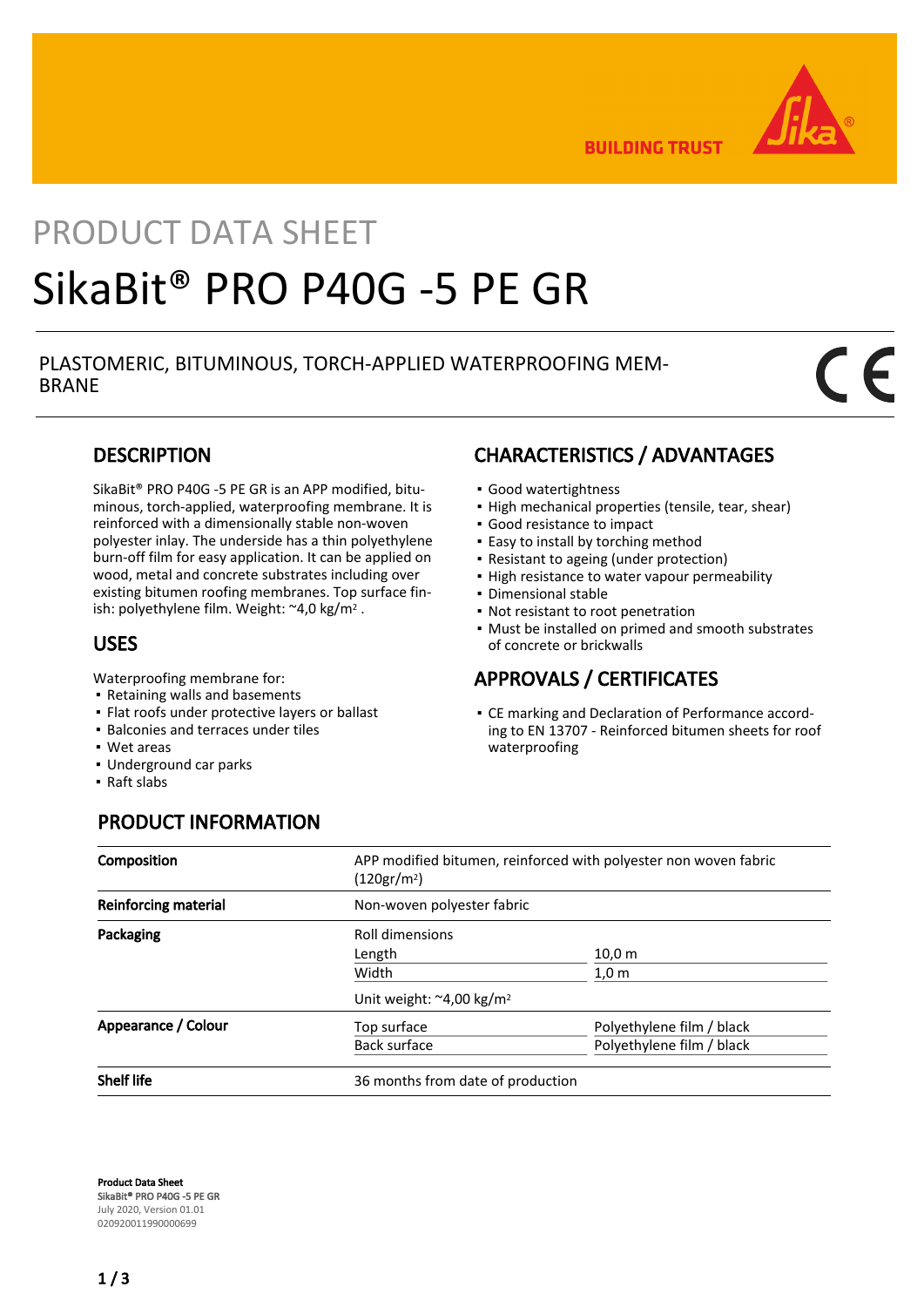| <b>Storage conditions</b>             | refer to packaging.                                         | Product must be stored in original unopened and undamaged sealed pack-<br>aging in dry conditions and temperatures between +5 °C and +35 °C. Store<br>in a vertical position. Do not stack pallets of the rolls on top of each other,<br>or under pallets of any other materials during transport or storage. Always |                 |
|---------------------------------------|-------------------------------------------------------------|----------------------------------------------------------------------------------------------------------------------------------------------------------------------------------------------------------------------------------------------------------------------------------------------------------------------|-----------------|
| <b>Product declaration</b>            | EN 13707                                                    |                                                                                                                                                                                                                                                                                                                      |                 |
| <b>TECHNICAL INFORMATION</b>          |                                                             |                                                                                                                                                                                                                                                                                                                      |                 |
| Tensile strength                      | Max. tensile strength lon-<br>gitudinal                     | 480 N / 50mm (± 20%)                                                                                                                                                                                                                                                                                                 | (EN 12311 - 1)  |
|                                       | Max. tensile strength trans- 350 N / 50mm (± 20%)<br>versal |                                                                                                                                                                                                                                                                                                                      |                 |
| Elongation                            | Longitudinal                                                | 35% (± 20%)                                                                                                                                                                                                                                                                                                          | (EN 12311 - 1)  |
|                                       | <b>Transversal</b>                                          | 35% (± 20%)                                                                                                                                                                                                                                                                                                          |                 |
| <b>Dimensional stability</b>          | Longitudinal                                                | $\leq 0.2\%$                                                                                                                                                                                                                                                                                                         | $(EN 1107 - 1)$ |
|                                       | Transversal                                                 | $\leq 0.2\%$                                                                                                                                                                                                                                                                                                         |                 |
| <b>Flexibility at low temperature</b> | $≤ -5 °C$                                                   |                                                                                                                                                                                                                                                                                                                      | (EN 1109)       |
| <b>Reaction to fire</b>               | Class F                                                     |                                                                                                                                                                                                                                                                                                                      | (EN 13501-1)    |
| <b>Flow resistance</b>                |                                                             | At elevated temperature ( $\geq 130^{\circ}$ C)                                                                                                                                                                                                                                                                      |                 |
| <b>Water vapour transmission</b>      | $\mu \ge 20'000$                                            |                                                                                                                                                                                                                                                                                                                      | (EN 1931)       |
| Watertightness                        | $\geq 60$ kPa                                               |                                                                                                                                                                                                                                                                                                                      | (EN 1928 - B)   |
| SYSTEMS                               |                                                             |                                                                                                                                                                                                                                                                                                                      |                 |

### SYSTEMS

System structure Ancillary Product:

Primer: Sika® Igolflex® P-10 GR

### APPLICATION INFORMATION

| Ambient air temperature | +5 °C min. / +50 °C max.   |
|-------------------------|----------------------------|
| Relative air humidity   | 80 % max                   |
| Substrate temperature   | +5 °C min. $/$ +50 °C max. |

### APPLICATION INSTRUCTIONS

#### SUBSTRATE QUALITY

The supporting structure must be of sufficient structural strength to apply all new and existing layers of the waterproofing build-up. When used as a roofing membrane, the complete roof system must be designed and secured against wind uplift loadings. The substrate must be uniform, firm, smooth and free of any sharp protrusion or burrs, clean, dry, free of grease, bitumen, oil, dust and loosely adhering particles.

Horizontal surfaces must be sloped > 1,5%.

#### SUBSTRATE PREPARATION

Use the appropriate preparation equipment to achieve the required substrate quality. For more information please refer to "SikaBit® Application Manual" and to "SikaBit® Application Guide".

#### APPLICATION METHOD / TOOLS

#### Installation procedure

Strictly follow installation procedures as defined in method statements, application manuals and working instructions which must always be adjusted to the actual site conditions.

#### Priming

Apply Sika® Igolflex® P-10 GR primer (consumption  $\sim$ 0,30 kg/m<sup>2</sup>), at the correct consumption to the prepared dry surface and allow to dry before next application stage. Refer to the individual Product Data Sheet.

#### Alignment

Unroll, align and re-roll correctly before torching. **Overlaps** 

Side: 100mm. End: 150 mm.



Product Data Sheet SikaBit® PRO P40G -5 PE GR July 2020, Version 01.01 020920011990000699

**BUILDING TRUST**